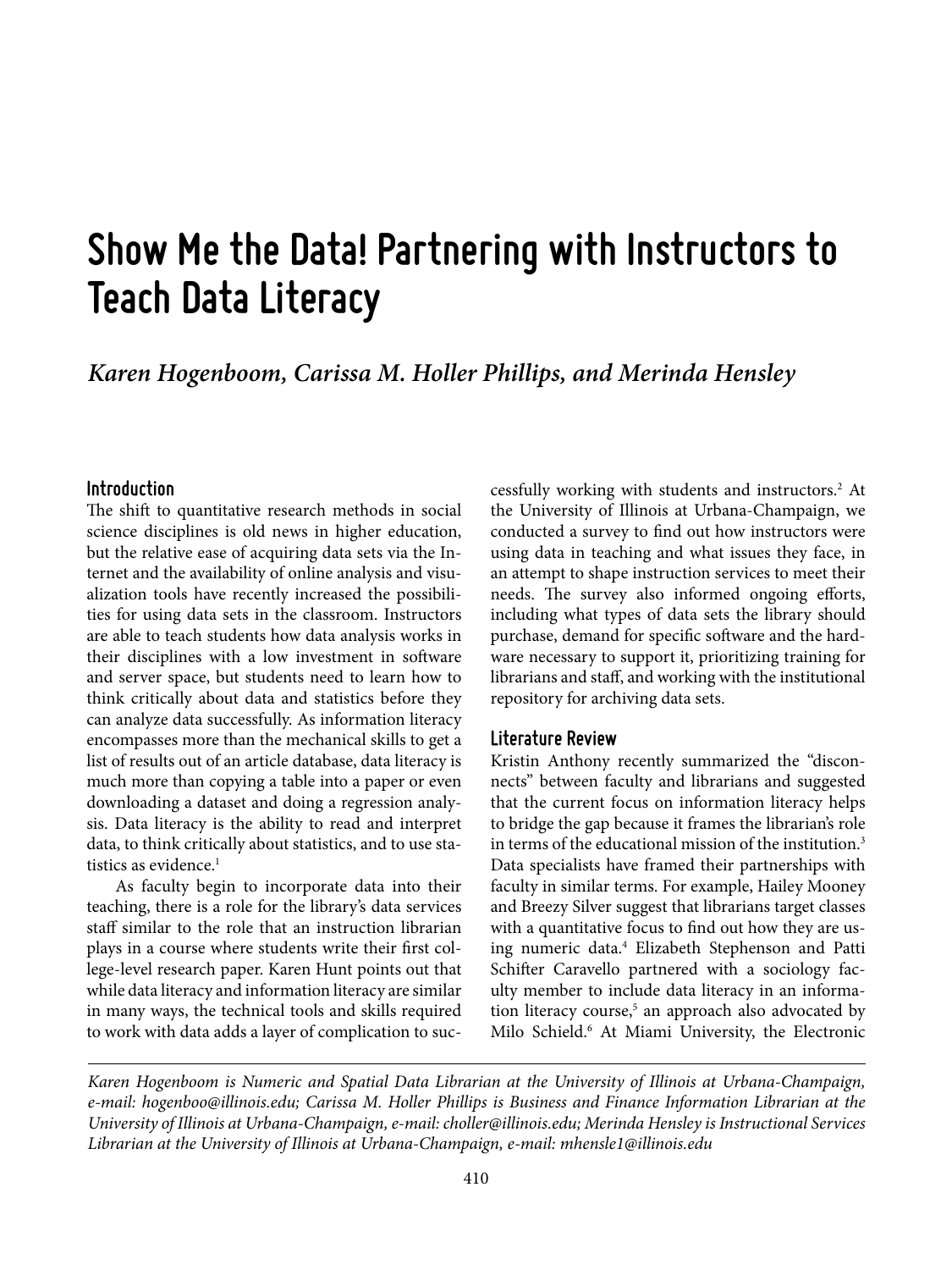Data Center pushes datasets to courses ready for online analysis, so that instructors can focus on student learning rather than technical issues.7 The UK Data Archive has taken a similar approach, creating free sets of data and statistics about subjects that are commonly taught in lower-level university social science courses.<sup>8</sup>

## **Methods**

The ATLAS/Library Data Services Task Force (DSTF) was formed in 2008 as a partnership between an established statistical and geographic information systems consulting service in the College of Liberal Arts and Sciences and the University Library, where several librarians were interested in working with data users and questions were being asked, but there was little experience with helping campus researchers find and format data for their teaching and research.

In Fall 2009, the DSTF conducted a survey of all campus faculty, staff, and graduate students in more than 38 departments that were likely to rely on numeric or spatial data for research or teaching. The web-based survey went out over e-mail to all faculty, academic professionals, and graduate students in these departments, and we received 925 responses (15% response rate). Some respondents do not have teaching roles and others do not use data in their teaching, but 252 of the respondents stated that they do use data in their teaching. These are the responses we will analyze in this paper.

# **Results**

Instructors who teach with numeric or spatial data use it in a variety of ways, which leads to numerous opportunities for the library to assist students. The largest group of instructors who described their use of data in teaching are demonstrating statistical content or methods in class, but the next largest group of instructors ask their students to use data in course assignments or labs (Table 1).

When asked to express their greatest area of frustration when teaching with data, a few instructors had no issues but most were articulate in describing the obstacles they face. For many, the difficulty of finding data that meets their pedagogical needs is a major frustration. There were a variety of potential solutions proposed; the most common was for the library to provide some organization to the universe of data sources.

| <b>TABLE 1</b><br><b>Instructor Descriptions of How They Use Data</b><br>for Instruction |                |       |  |
|------------------------------------------------------------------------------------------|----------------|-------|--|
| Method                                                                                   | Number         | $\%$  |  |
| Class demonstration                                                                      | 26             | 15.6  |  |
| Labs or assignments                                                                      | 22             | 13.5  |  |
| Demonstration and practice<br>with research methods                                      | 4              | 2.4   |  |
| Students collect and analyze data                                                        | 4              | 2.4   |  |
| Textual analysis                                                                         | $\mathfrak{D}$ | 1.5   |  |
| No specific answer                                                                       | 106            | 64.6  |  |
| Total                                                                                    | 164            | 100.0 |  |

| <b>TABLE 2</b>                                    |  |  |
|---------------------------------------------------|--|--|
| <b>Instructors' Biggest Source of Frustration</b> |  |  |
| When Using Data in Teaching                       |  |  |

| Frustration                                  | Frequency      | $\%$ |
|----------------------------------------------|----------------|------|
| Finding data                                 | 35             | 26.5 |
| Technical difficulties/equipment<br>problems | 25             | 19.0 |
| Technical or software skills                 | 10             | 7.8  |
| Rapid change in sources                      | 10             | 7.5  |
| Time consuming                               | 7              | 5.6  |
| No compilation of data resources             | 6              | 4.7  |
| Formatting data                              | 3              | 2.3  |
| Maintaining data sets                        | $\mathfrak{D}$ | 1.7  |
| Lack of statistical literacy                 | 1              | 0.9  |
| No problems teaching with data               | 13             | 10.0 |

When students need help with data, the majority of instructors refer them to the University Library, though a large proportion also send them to nonuniversity websites as resources. This points to an expectation that the library will have robust services for students finding and using data.

Instructors also weighed in on training opportunities that would be helpful to their classes. A majority of respondents were interested in broad training about finding and working with data, though a significant number also felt that training in specific tools would be useful.

However, the in-class training sessions that have been a traditional goal for librarians were the least favored format for training. Without having the opportunity to ask why this is the case, we speculate that the obstacles to class instruction sessions are the same for data literacy as they are for any in-class library in-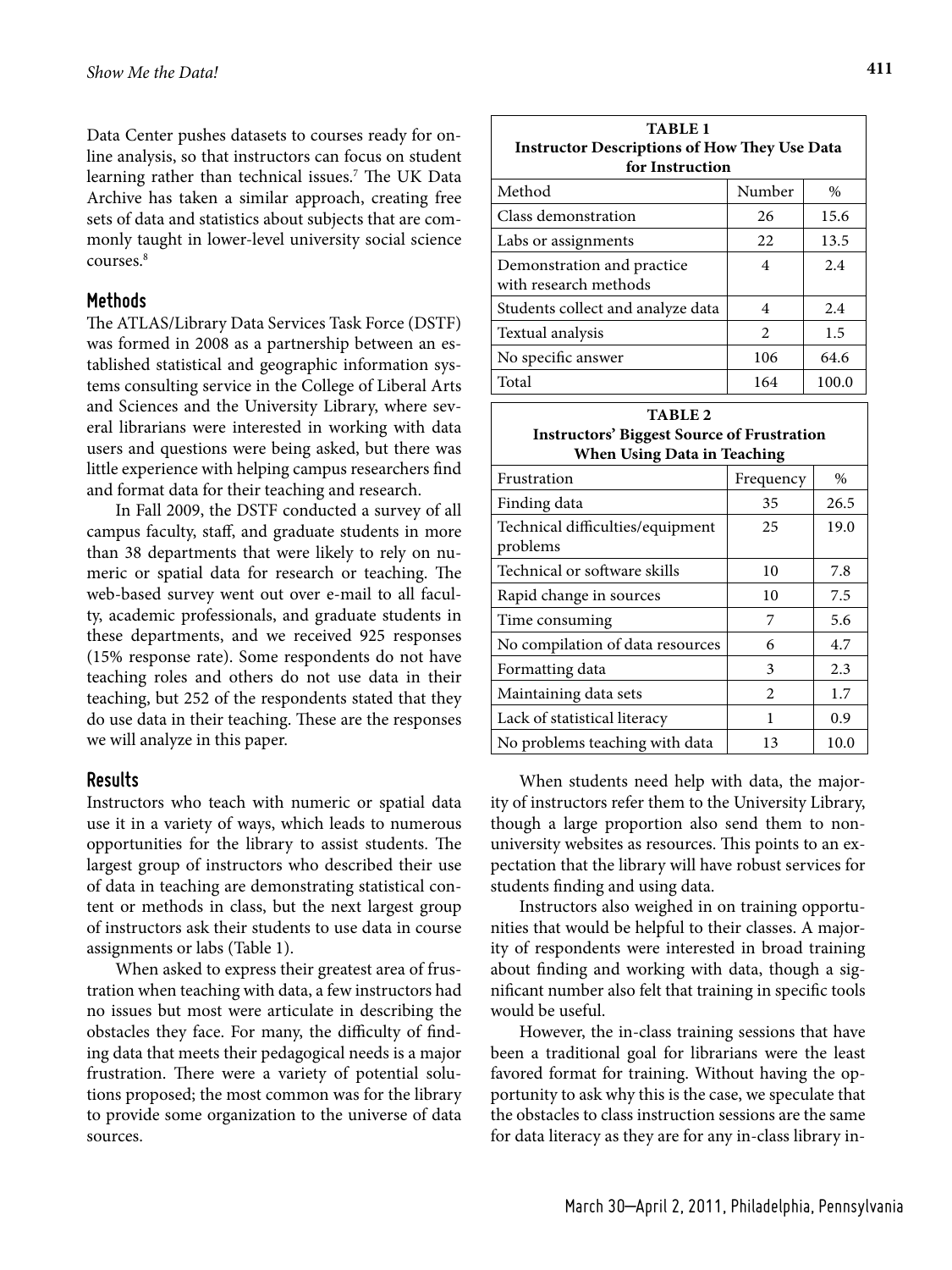| TABLE <sub>3</sub><br>Where Instructors Refer Their Students<br>for Help with Data     |        |      |  |
|----------------------------------------------------------------------------------------|--------|------|--|
| Source of help                                                                         | Number | $\%$ |  |
| University Library                                                                     | 152    | 66.9 |  |
| Non-university websites                                                                | 116    | 48.7 |  |
| Department or college resource                                                         | 46     | 19.5 |  |
| Instructor or students collect data                                                    | 14     | 6.0  |  |
| No need to refer                                                                       | 3      | 1.4  |  |
| Note: Percentage does not add to 100 because of the<br>possibility of multiple answers |        |      |  |

| TA BLE 4<br>Training that Would be Helpful to Students                                 |                                         |  |
|----------------------------------------------------------------------------------------|-----------------------------------------|--|
| Resource                                                                               | Number $(\%)$<br>Who Find it<br>Helpful |  |
| Finding and obtaining data                                                             | 180 (75.7%)                             |  |
| Statistical analysis software (SAS,<br>SPSS, Stata)                                    | 132 (55.4%)                             |  |
| Textual analysis software (Nudist,<br>NVivo, AtlasTI)                                  | 97 (40.8%)                              |  |
| Geographic software (ArcGIS,<br>MapInfo)                                               | 88 (36.9%)                              |  |
| Note: Percentage does not add to 100 because of the<br>possibility of multiple answers |                                         |  |

| TABLE 5<br><b>Format Preference for Training (Percentage)</b>                          |               |  |
|----------------------------------------------------------------------------------------|---------------|--|
| Format                                                                                 | $\frac{0}{0}$ |  |
| Workshop                                                                               | 52.7          |  |
| Online guide                                                                           | 47.5          |  |
| Online video                                                                           | 42.2          |  |
| In-class demonstration                                                                 | 29.1          |  |
| Note: Percentage does not add to 100 because of the<br>possibility of multiple answers |               |  |

struction session: syllabi are packed with content and class time is precious. Therefore, anything seen as peripheral does not get scheduled.

# **Implications for Data Services**

Since working with data is inherently experiential, librarians and other data services providers have the opportunity to guide data users in their development of transferable skills such as locating reliable sources of data, accessing and extracting the data, and critically evaluating the data. Based on the ways in which

Illinois instructors reported using and interacting with data for their classes, a few indications of need (and several potential opportunities for librarians) were revealed.

# *Supporting Data Use in the Classroom*

The survey indicated that when using data as part of their teaching efforts, instructors at Illinois most often use data in class demonstrations as well as in labs or assignments. However, offering support for courses is nothing new for librarians, and the literature of data services describes many methods and options for bringing data, data resources, and data literacy into the classroom.

In the most literal sense, this means getting into the classroom ourselves, conveying information directly to students to prepare them for success in data-intensive assignments, which is an activity which could take several different forms. There is the approach advocated by Schield,<sup>9</sup> which entails teaching a stand-alone course in the fundamentals of statistical literacy, to prepare students for more intensive data analysis coursework. Stephenson and Caravello<sup>10</sup> reported on such a course, which they offered to promote data literacy among sociology students. There are also some opportunities for presentations and instruction sessions during class time, which is a common activity for many librarians, to bring awareness to the resources that the students may use for data assignments and to the support that is available. Susan Czarnocki and Anastassia Khouri talked about presenting on the resources (equipment and software) and services available to help students with data-intensive assignments.11 Lynda M. Duke, Kristin Vogel, and Suzanne Wilson discussed promoting the website of resources that they created by conducting instruction sessions during classes.12 Presentations to classes not only have the direct benefit of making students aware of the assistance available to them, but as Eleanor J. Read noted<sup>13</sup> and these examples demonstrate, they also serve to expose students to data services.

In an indirect sense, getting into the classroom may entail collaborating with faculty to create dataintensive assignments, as Hunt<sup>14</sup> did, or working with faculty to "help to assess the feasibility of the data assignment."<sup>15</sup> More in line with the instructional support often provided, librarians may create tutorials that can be incorporated in a course, or which students can use for their own learning,<sup>16</sup> or can create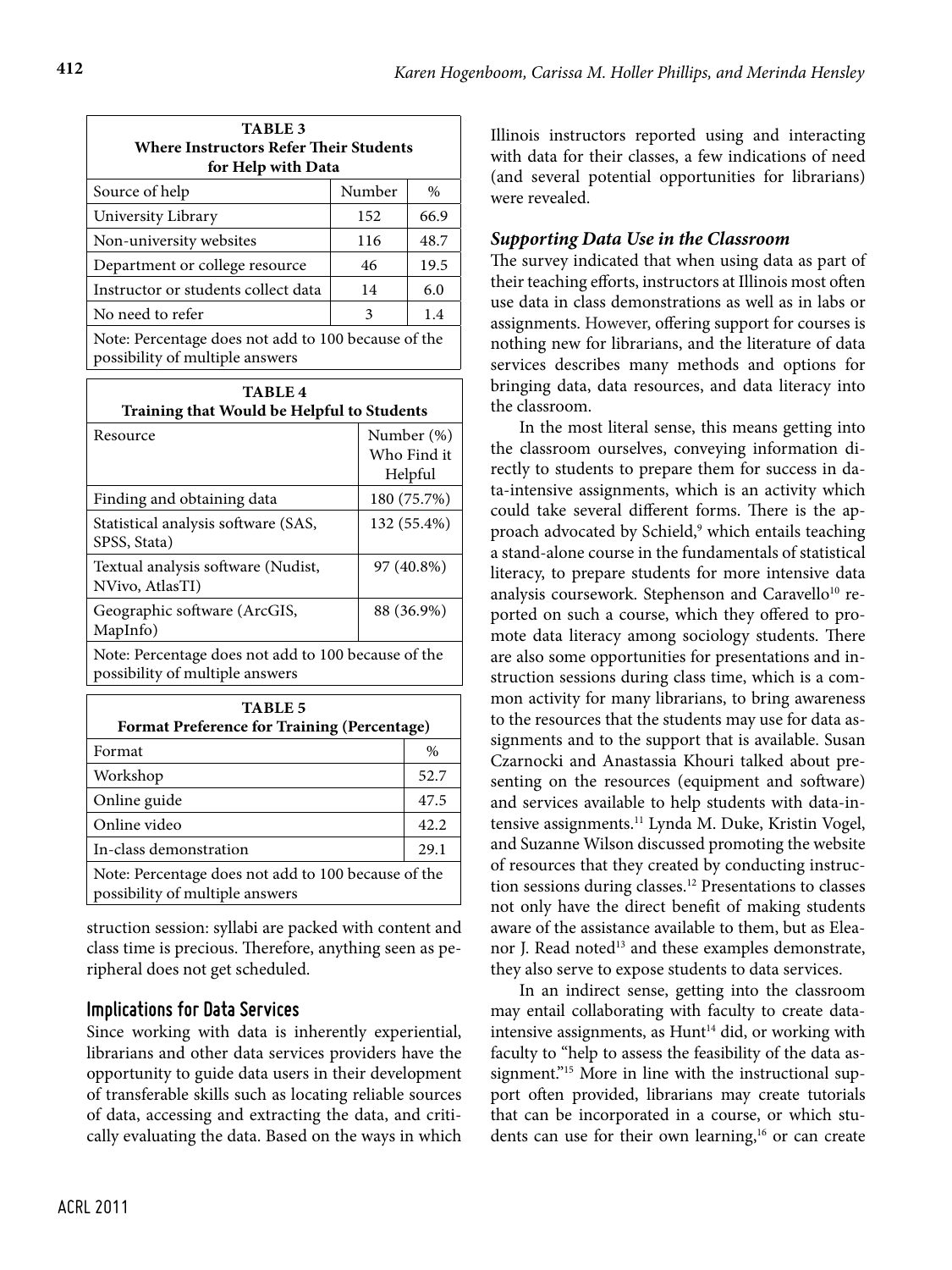web pages that highlight recommended resources for data-intensive assignments.17 These, too, can serve as promotional materials and activities for data services.<sup>18</sup> Another clear message we heard from our respondents was that the library could be a place for students to receive training on finding and obtaining data as well as learning how to use specific software packages (Table 4). Given that faculty frequently refer students to the library (Table 3), it seems appropriate for the library to create programming that is taught by librarians in conjunction with partners on campus. Instruction could also benefit the needs of faculty. This premise is reinforced by Czarnocki and Khouri, who describe how McGill library "worked to develop a full range of services which aim to assist not only the heavy-duty data crunchers, but also to assist any instructor, with courses of any size, to incorporate assignments that utilize data for instructional purposes."19

## *Organizing Data for the Classroom*

Instructors responding to the Illinois survey also indicated that they have difficulty in finding data that meet their teaching needs. This data need may be related to findings from focus groups at UCLA which revealed that faculty "had stopped assigning papers that require students to find information themselves,"20 meaning that data used in assignments or projects would need to be identified and provided by the instructors.

Respondents to the Illinois survey suggested that the library could help alleviate frustrations in this area by giving some organization and structure to the data that are available. Facilitating the discovery of datasets is one of the roles that Anna Gold specifically noted for librarians.21 As experienced by Duke et al, who were approached by faculty expressing a similar desire for organization in the available datasets, the major consequence of disorganization was that "students, faculty, and librarians did not necessarily know what was available on campus or the best way to retrieve the datasets."22 The potential benefits of organization then would be, beyond the obvious awareness of the resources, decreased frustrations for instructors and their students and increased efficiency for librarians in providing data services.

The literature shows that, in conjunction with creating web pages for specific classes or assignments, which itself is an act of organizing data, there is also the practice of organizing data by creating general subject-based dataset pages.<sup>23</sup> These web pages could

provide access to pre-existing datasets, datasets that have been converted by librarians into more readilyusable formats (for example, through SPSS) to facilitate their use by students, $24$  or perhaps datasets that have been created by librarians.<sup>25</sup> As Louise Corti noted, "Simplifying and re-packaging complex data…is one way of opening up their accessibility to the classroom."26

As with activities to support specific class assignments, there is also potential to promote data services through data organizing activities. Duke et al reported that their data organization project served as a promotional event in itself, with "increases in the number of requests for librarian-led instruction sessions, including additional components on locating data, and increases in the number of one-on-one reference conversations. Of particular interest was the greater number of direct referrals from teaching faculty to librarians for students to receive targeted assistance on projects."27

#### *Generating Referrals for Assistance*

Finally, Illinois instructors indicated that they most often refer students to the Library for assistance with data-centric assignments. Similarly, Read found that "among the various ways that people had learned about Data Services, being referred by a professor, instructor, or advisor was by far the most prevalent."<sup>28</sup> Taking guidance from the literature and from our own experiences and interactions with faculty and students at Illinois, we can consider how best to encourage faculty to refer students to the Library for support on data-intensive assignments. In part, this requires us to consider how to define and market the services we provide, which Gold considered to be "among the actions that librarians may find it possible and valuable to take."29

At a basic level, we can help faculty to understand conceptually what we can offer to students, in overall critical thinking and skills development. Ann S. Gray discusses general librarian skill sets, such as "mak[ing] assessments of quality and utility"; "furnish[ing] some guidance in interpretation of various types of statistical presentations"; and "point[ing] the way on how to interpret the results of analysis"30 each of which could provide value to the students' experience with data. Beyond this basic level, there must be agreement and understanding as to what data services can do. Shrimplin and Yu,<sup>31</sup> Stephenson and Caravello,<sup>32</sup> and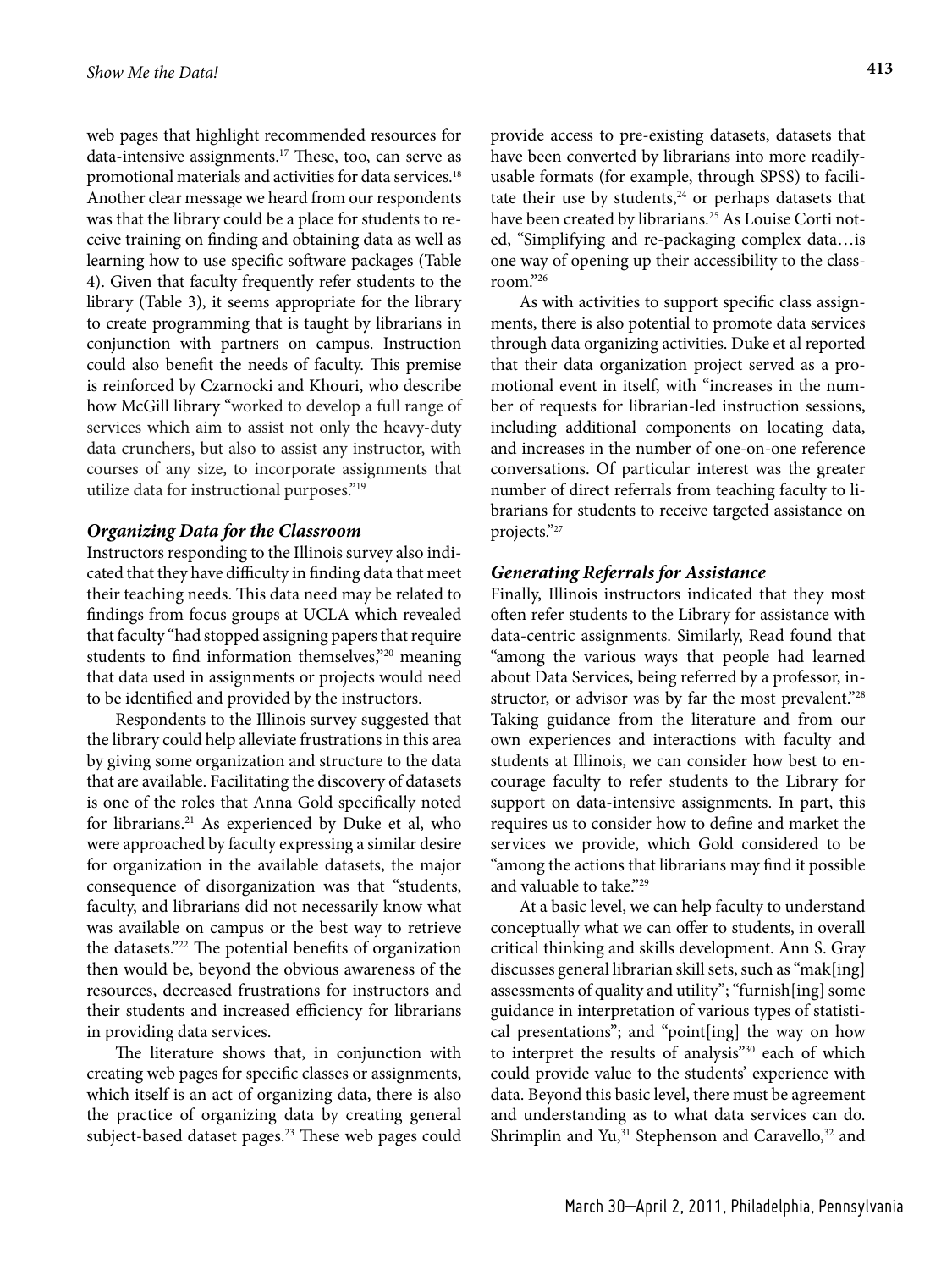Kristi Thompson and Daniel M. Edelstein<sup>33</sup> are explicit about the role of data services providers versus instructors' roles, specifically, that instructors provide the theory (both on the subject matter of the course and the application of statistics in that subject) and librarians and other data services providers provide the expertise to help data users locate, access, extract, customize, and evaluate data.

Having conveyed the "what" of our services, we can turn our discussions with faculty to the "how" and "where." An instructor's referral to data services implies a physical destination for a student, perhaps visiting offices or facilities in the library devoted to data services, including virtual destinations, such as web pages or other online materials. Read noted that, "It is also important to pay attention to the faculty, to help them as data users as well as conduits of information for their graduate students. They play an important advisory role and have referred their students to Data Services, so keeping them well-informed about data services and resources is a necessity."34 Helping faculty to understand what resources and services are available to students at those destinations will facilitate better and more appropriate referrals. We should promote the features of the physical space (for example, databases, software, computers, consultation space, or instruction space) along with the services provided within those facilities, which could include consultation on assignments, general software training sessions, and course-specific resource training sessions.<sup>35</sup>

# *Developing Partnerships to Meet the Demand for Data Services*

Facing the challenges associated with the delivery of data services, the Association of Research Libraries' GIS Literacy Project in the 1990's ventured to promote the "development of a team of GIS professionals in the research library community willing to lend time and expertise to applications, user training and education programs."36 Taking data services outside the library and into the classroom, results of our survey have identified several opportunities for librarians to assist teaching faculty including offering classroom support, organizing data for the classroom, and generating referrals for assistance. Given existing financial constraints and varying skill levels, how can the library develop programs to meet growing data services needs creatively?

A scan of campus services may uncover data support personnel within departments who are amenable to partnering, thus combining efforts across areas of expertise. Joe Aufmuth explores two models: centralized and distributed systems. For libraries hesitant to create a hybrid and interconnected service, Aufmuth reminds us that, "By focusing on the user community and adding coordinate information, or spatial value, to library collections, libraries may be able to avoid competition with other campus centers."37 Mary French noted that at Penn State "partnership development and/or enhancement of existing relationships with the campus' geography department, cartography lab, computing center, and a semi-independent research group proved crucial in fulfilling this mission."38 And when instructors ask their students to use data in course assignments or labs (Table 1), Thompson and Edelstein acknowledge the role of the library is to support teaching in the classroom "by helping our patrons overcome the practical knowledge barriers that arise when conducting a data analysis project."39 At Illinois, a hybrid program has been constructed by creating a strategic relationship between the Library and Applied Technologies for Learning in the Arts and Sciences (ATLAS). By combining efforts, the Library was able to regularly staff office hours with data services experts who provide assistance with data analysis software applications. ATLAS also deepens a series of data-intensive library workshops by teaching sessions on how to use SPSS and SAS to analyze data from the Interuniversity Consortium for Political and Social Research (ICPSR), which further promotes shared responsibility. The library's data services librarian has also made connections by working on the planning team for the campus's annual GIS Day. Future plans include creating online learning modules, staffing open lab hours so that users may use specialized software and hardware, and data visualization services. We are also looking for strategies to capitalize on the momentum of the institutional repository to assist users who are storing and sharing data sets in their teaching. If the Library can continue to reduce barriers for teaching with data sets, the academic community will recognize the Library as a leader in data literacy and consulting services, similar to recent gains in information literacy.

And finally, as observed by Mooney and Silver, librarians "will not only need to learn how to apply traditional techniques of reference, instruction, and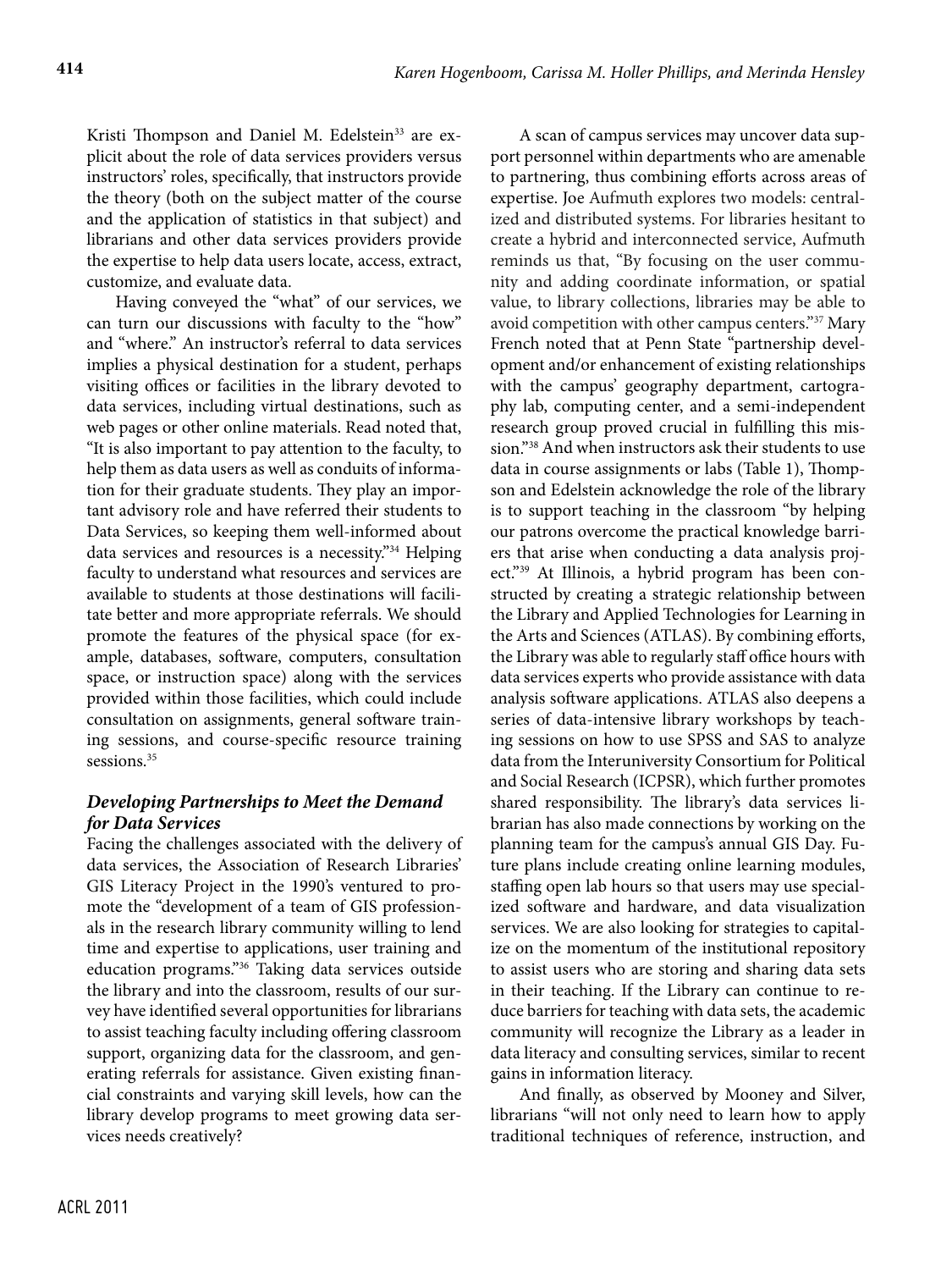collection management to the unique format of data, but also how to raise awareness of this new service to the wider academic community."40 Highlighting new services is an essential component of the planning process.

#### **Assessing Our Activities**

There is little guidance in the literature about formal assessment of data services, but a few authors have presented approaches that were tried, as well as considerations for future efforts.

One fairly common method of assessing student performance on data-intensive assignments is obtaining instructor feedback, $41$  occasionally through survey tools.42 On those occasions in which librarians or data services providers were the instructors, they used their own evaluations of the students' work and the students' formal evaluations of the courses. Stephenson and Caravello noted that "assessment of inclass activities and homework was so valuable," and determined that any future courses would include additional opportunities to assess students in this way.<sup>43</sup>

Surveys are another commonly-mentioned method for assessment of data services. Duke et al. presented the example of surveying students "to learn about student perceptions regarding the process of identifying datasets as well as the ease of using the dataset subject guide pages."44 This type of targeted survey could provide feedback about the success of particular initiatives or functions of data services providers. At a macro-level, Read's survey of data users<sup>45</sup> sought to understand data needs and users' awareness of services and resources available to them, as an assessment of established data services overall, and provides several points of comparison for the Illinois survey and its results.

Finally, there are several objective assessment or evaluation measures that are presented in the literature. These include web page usage statistics<sup>46</sup> and counts of "consultations, ICPSR use, and workshop attendance."47 Objective measures could also include, as Stephenson and Caravello suggested, basing assessment activities on subject-specific standards and learning outcomes,<sup>48</sup> such as the ACRL-ANSS learning outcomes for sociology and anthropology students<sup>49</sup>

## **Conclusion**

The new challenges presented by increasing use of data

in teaching allows for increased promotion of librarians as data experts and an opportunity to build partnerships with instructors. And yet, we are reminded that the Library does not exist in a vacuum. Developing partnerships with data experts across campus who are already working with faculty and teaching assistants will help librarians to get to know instructors and how to better handle their data needs. The training that libraries offer needs to extend beyond simply helping individual users to access data sets, and needs to be informed by a deeper understanding of how faculty and students use data. In other words, the area of data services requires librarians to take a leadership role in advocating for true teaching partnerships, where instructors and librarians collaborate closely to create rich learning experiences for students using data.<sup>50</sup>

#### **Notes**

1. Milo Schield, "Statistical Literacy: Thinking Critically about Statistics," *Of Significance:*

*A Topical Journal of the Association of Public Data Users* 1, no. 1 (1999): 15.

2. Karen Hunt, "The Challenges of Integrating Data Literacy into the Curriculum in an Undergraduate Institution," *IASSIST Quarterly* 28, no. 2/3 (2004): 14. Available online at http://www.iassistdata.org/downloads/ iqvol282\_3hunt.pdf. [Accessed 18 January 2011].

3. Kristin Anthony, "Reconnecting the Disconnects: Library Outreach to Faculty as Addressed in the Literature," *College & Undergraduate Libraries* 17 (2010): 79–92.

4. Hailey Mooney and Breezy Silver, "Spread the News: Promoting Data Services," *College & Research Libraries News* 71, no. 9 (2010): 480–483.

5. Elizabeth Stephenson and Patti Schifter Caravello, "Incorporating Data Literacy into Undergraduate Information Literacy Programs in the Social Sciences: A Pilot Project," *Reference Services Review* 35, no. 4 (2007): 525–540.

6. Milo Schield, "Information Literacy, Statistical Literacy and Data Literacy," *IASSIST Quarterly* 28, no. 2/3 (2004): 6–11. Available online at http://www.iassistdata. org/downloads/iqvol282\_3shields.pdf. [Accessed 18 January 2011].

7. Aaron K. Shrimplin and Jen-chien Yu, "Focusing in on Student Learning Outcomes: How SDA Helped Us Get Data into the Classroom," *IASSIST Quarterly* 28, no. 2/3 (2004): 55–57. Available online at http://www.iassistdata. org/downloads/iqvol282\_3shrimplin.pdf. [Accessed 18 January 2011].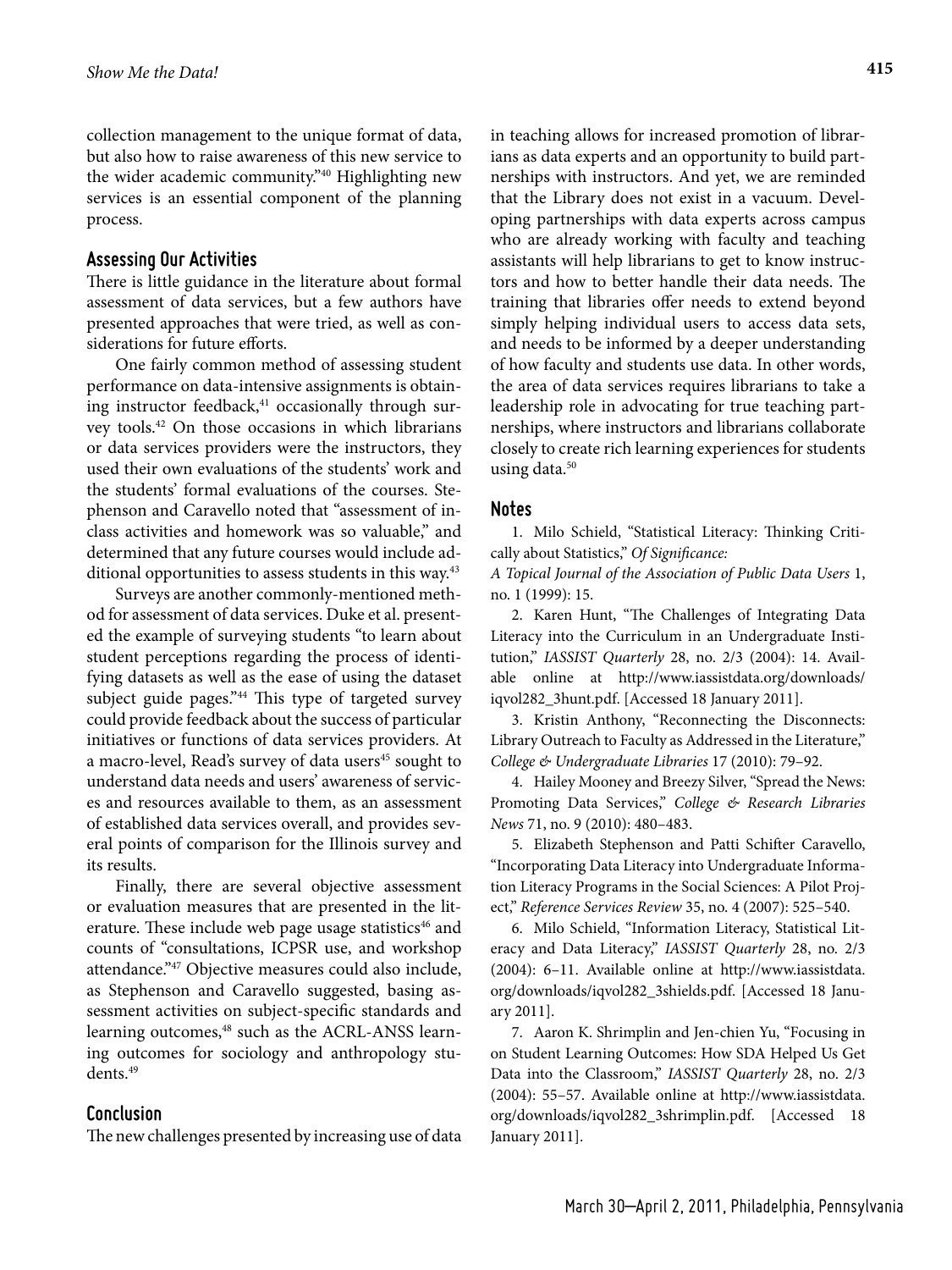8. Louise Corti, "Survey Data in Teaching Project (SDiT): Enhancing Critical Thinking and Data Literacy," *IASSIST Quarterly* 28, no. 2/3 (2004): 39–54. Available online at http://www.iassistdata.org/downloads/ iqvol282\_3corti.pdf. [Accessed 18 January 2011].

9. Schield, "Information Literacy, Statistical Literacy and Data Literacy," 6–11.

10. Stephenson and Caravello, "Incorporating Data Literacy into Undergraduate Information Literacy Programs in the Social Sciences," 525–540.

11. Susan Czarnocki and Anastassia Khouri, "A Library Service Model for Digital Data Support," *IASSIST Quarterly* 28, no. 2/3 (2004): 33. Available online at http://www.iassistdata.org/downloads/iqvol282\_3khouri.pdf. [Accessed 18 January 2011].

12. Lynda M. Duke, Kristin Vogel, and Suzanne Wilson, "Faculty-Library Collaboration in Dataset and Statistics Management," *Technical Services Quarterly* 24, no. 4 (2007): 52.

13. Eleanor J. Read, "Data Services in Academic Libraries: Assessing Needs and Promoting Services," *Reference & User Services Quarterly* 46, no. 3 (2007): 68–9.

14. Hunt, "The Challenges of Integrating Data Literacy into the Curriculum in an Undergraduate Institution," 12– 15.

15. Czarnocki and Khouri, "A Library Service Model for Digital Data Support," 34.

16. Corti, "Survey Data in Teaching Project (SDiT)," 43.

17. Shrimplin and Yu, "Focusing in on Student Learning Outcomes," 55–57; Czarnocki and Khouri, "A Library Service Model for Digital Data Support," 32.

18. Read, "Data Services in Academic Libraries," 68–9.

19. Czarnocki and Khouri, "A Library Service Model for Digital Data Support," 33.

20. Stephenson and Caravello, "Incorporating Data Literacy into Undergraduate Information Literacy Programs in the Social Sciences," 530.

21. Anna Gold, "Cyberinfrastructure, Data, and Libraries, Part 2: Libraries and the Data Challenge: Roles and Actions for Libraries," *D-Lib Magazine* 13, no. 9/10 (2007). Available online at http://www.dlib.org/dlib/september07/ gold/09gold-pt2.html. [Accessed 18 January 2011].

22. Duke et al., "Faculty-Library Collaboration in Dataset and Statistics Management," 47.

23. Ibid., 48.

24. Ibid., 52.

25. Shrimplin and Yu, "Focusing in on Student Learning Outcomes," 56; Czarnocki and Khouri, "A Library Service Model for Digital Data Support," 31.

26. Corti, "Survey Data in Teaching Project (SDiT)," 40.

27. Duke et al., "Faculty-Library Collaboration in Dataset and Statistics Management," 51.

28. Read, "Data Services in Academic Libraries," 68.

29. Gold, "Cyberinfrastructure, Data, and Libraries, Part 2."

30. Ann S. Gray, "Data and Statistical Literacy for Librarians," *IASSIST Quarterly* 28, no. 2/3 (2004): 28. Available online at http://www.iassistdata.org/downloads/ iqvol282\_3gray.pdf. [Accessed 18 January 2011].

31. Shrimplin and Yu, "Focusing in on Student Learning Outcomes," 56.

32. Stephenson and Caravello, "Incorporating Data Literacy into Undergraduate Information Literacy Programs in the Social Sciences," 530.

33. Kristi Thompson and Daniel M. Edelstein, "A Reference Model for Providing Statistical Consulting Services in an Academic Library Setting," *IASSIST Quarterly* 28, no. 2/3 (2004): 35. Available online at http://www.iassistdata. org/downloads/iqvol282\_3thompson.pdf. [Accessed 18 January 2011].

34. Read, "Data Services in Academic Libraries," 71.

35. Czarnocki and Khouri,"A Library Service Model for Digital Data Support," 33.

36. D. Kevin Davie, James Fox, and Barbara Preece, *The ARL Geographic Information Systems Literacy Project*, SPEC Kit 238. (Washington, D.C.: Association of Research Libraries, 1999), 16.

37. Joe Aufmuth, "Centralized vs. Distributed Systems: Academic Library Models for GIS and Remote Sensing Activities on Campus," *Library Trends* 55, no. 2 (2006): 340– 348.

38. Ibid., 347.

39. Mary French, "Creating Support Mechanisms for Library GIS Services: A Perspective," *Current Studies in Librarianship* 25, no. 1/2 (2001): 43.

40. Thompson and Edelstein, "A Reference Model for Providing Statistical Consulting Services in an Academic Library Setting," 35.

41. Mooney and Silver, "Spread the News," 480.

42. Czarnocki and Khouri, "A Library Service Model for Digital Data Support," 34.

43. Duke et al., "Faculty-Library Collaboration in Dataset and Statistics Management," 51.

44. Stephenson and Caravello, "Incorporating Data Literacy into Undergraduate Information Literacy Programs in the Social Sciences," 534.

45. Duke et al., "Faculty-Library Collaboration in Dataset and Statistics Management," 51.